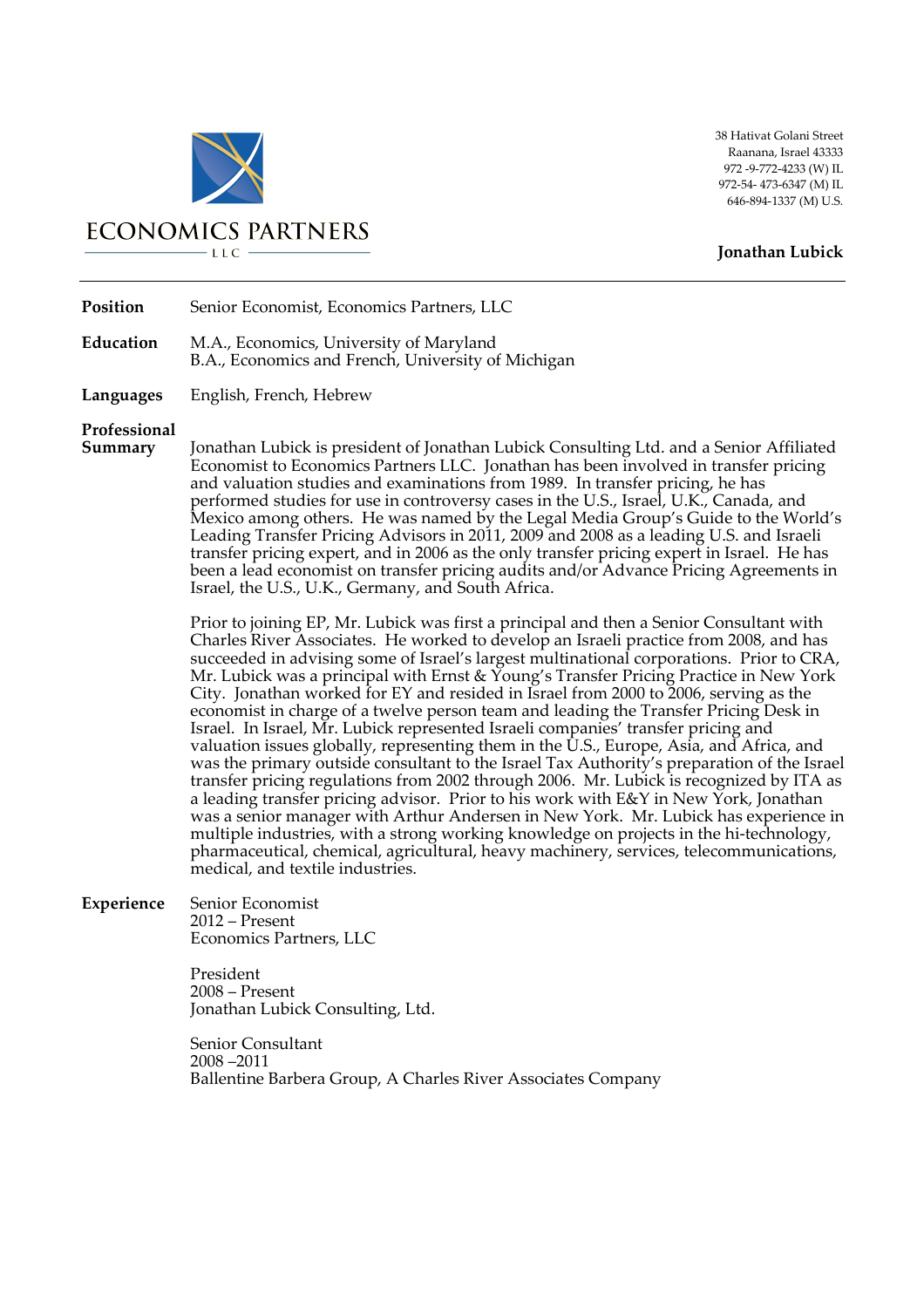Principal 2006 - 2007 CRA International, New York, NY

- Engage in business development through marketing and sales of an independent transfer pricing and valuation practice, with reliance on CRA tradename on a case by case basis. Arrange seminars and webinars, and client workshops on transfer pricing issues, on both a non-fee and a fee basis;
- Manages a team of professionals both within his own company and in CRA;
- Provides large multinationals with strategic analyses and insights regarding planning work and audit defense. Has a self-contained practice of approximately \$500,000 in multiple jurisdictions, including the U.S., Israel, and France.
- Industries served include "heavier" industries such as building and construction, automobile, and textile, to pharmaceutical and medical industries, to professional services, with a specialization in high tech and telecommunications industries. Some financial services work engaged in as well.
- Manage and oversight of professional fees ranging from \$1 million to \$2.5 million.

Principal (Executive Director) 1997 – 2006 Ernst and Young LLP, New York, NY

While with Ernst & Young, Mr. Lubick built and developed the Israel Transfer Pricing practice. He also was involved in the New York City transfer pricing practice. His work involved hiring, training, and overseeing the transfer pricing staff as well as integration with international tax partners and auditors.

He has worked on projects including:

- U.S. and OECD transfer pricing studies.
- Valuation work for varying U.S. tax issues such as PFIC work, and company valuations for tax purposes.
- Advising clients as a global transfer pricing representative on transfer pricing examinations in countries such as U.S. (appeals level), U.K. (commissioner level), Germany, France, and Norway.
- Serving as special advisor to Israel Tax Authority for their preparation of proposed transfer pricing regulations.

Senior Manager Ernst & Young LLP, New York, NY

As senior manager at Ernst & Young, Mr. Lubick's transfer pricing work pertained to multinational companies. He worked on Advanced Pricing Agreements, IRS audit cases, and tax planning documentation reports and focused on both inbound and outbound transfer pricing issues

Senior Manager; Manager 1994–1997 Arthur Andersen LLP, New York, NY

While working at Arthur Andersen, Mr. Lubick worked on a wide range of transfer pricing engagements pertaining to U.S. regulations. Work included tax documentation studies, and several tax planning studies. He was also involved in IRS audits, published